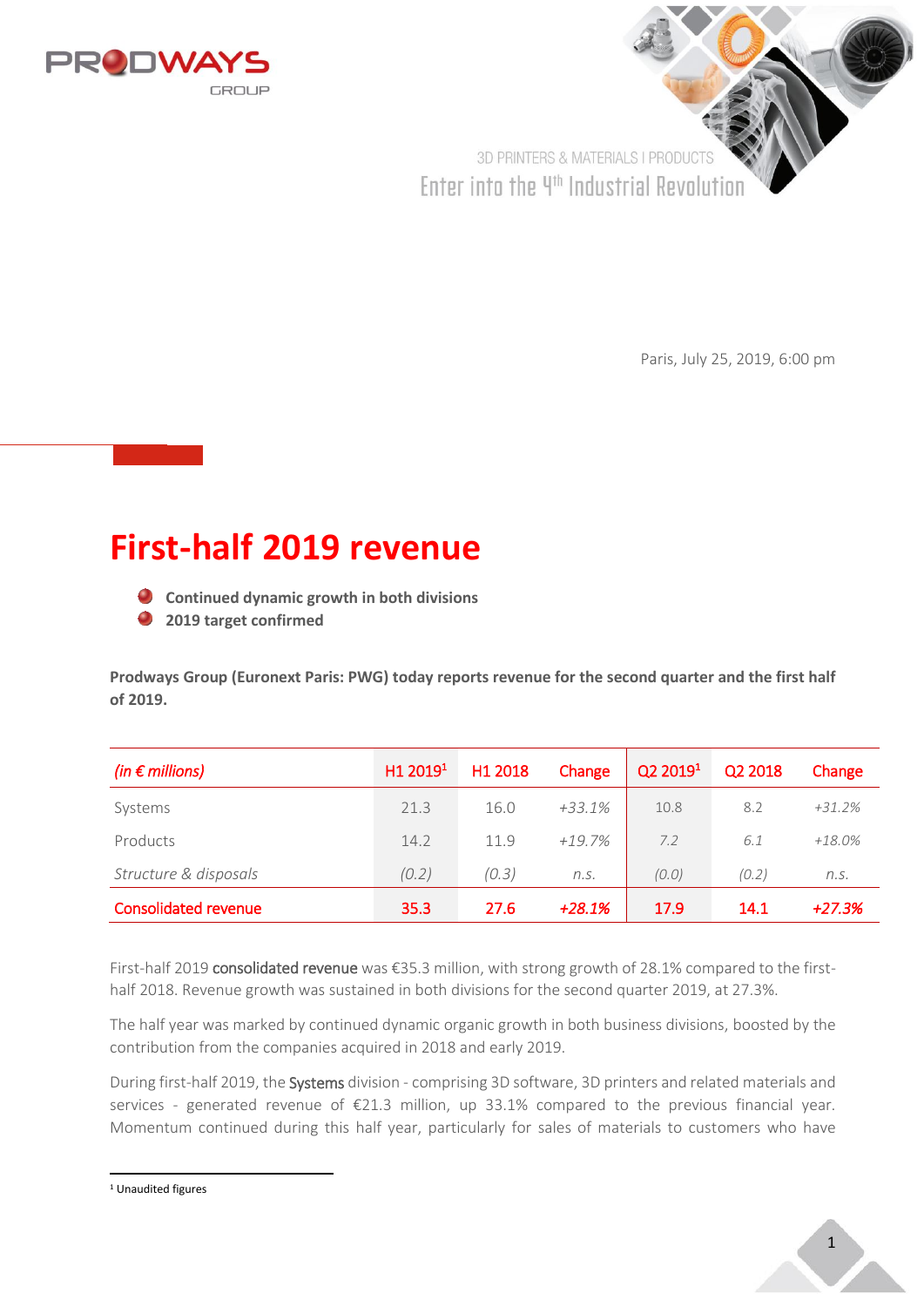

3D PRINTERS & MATERIALS I PRODUCT Enter into the 4th Industrial Revolution

Prodways 3D machines dedicated to production, as well as the distribution of SOLIDWORKS software. This trend was reinforced by the contribution of Solidscape, acquired during third-quarter 2018, which generated revenue of €3.6 million during the first-half.

During second quarter 2019, the division equipped the French army with ProMaker P1000 3D printers for its external operations. Another highlight of the quarter was the Paris Air Show (SIAE) of Paris-Le Bourget. At this occasion, the Group announced new successes for the Rapid Additive Forging (RAF) technology dedicated to 3D metal printing of large parts. Thus, Prodways Group will equip the Jules Verne Technology Research Institute with a RAF machine to revolutionize the production of titanium parts for the aeronautics industry, and the first sales of parts for the defense industry were made to MBDA. These successes confirm the potential offered by the Group's technology.

The **Products** division – comprising medical applications and the design and manufacture of parts on demand – recorded revenue of €14.2 million in first-half 2019. This 19.7% increase benefited from the very positive performance of parts manufacturing, particularly metal parts, for which the Group procured machines in 2018. Sales in the medical sector remained buoyant and the €1.7 million contribution of the audiologist Surdifuse-L'Embout Français, acquired during first-quarter 2019, strengthened this trend.

## 2019 Outlook

Prodways Group is demonstrating the value of its model, which is grounded in diversified businesses and the development of plastic additive manufacturing technologies that offer strong recurrence and a superior business model compared to metal additive technologies. After a start to the year dedicated to integrating the recently acquired companies, Prodways Group's structure and financial performance enable to relaunch an external growth momentum in a context more favorable to acquisitions.

In the current scope and excluding new acquisitions, the Group confirms its target of 2019 full-year revenue growth above 15%. This increase will be especially pronounced in the Systems business, which will be driven by the launch of new machines. In the Products division, the Group continues to implement the digital transition of its medical activities, which should show results in the medium term.

For 2019, the R&D effort will be sustained, even though, in relative terms, it is down in relation to revenue. The Group will continue to invest in the applications of the future in 3D printing (Rapid Additive Forging technology, digitalization of processes in the medical sector, etc.). These expenditures, which will create value for the future, will continue to influence the group's income statement. They will be increasingly offset by already profitable businesses where growth is strong.

2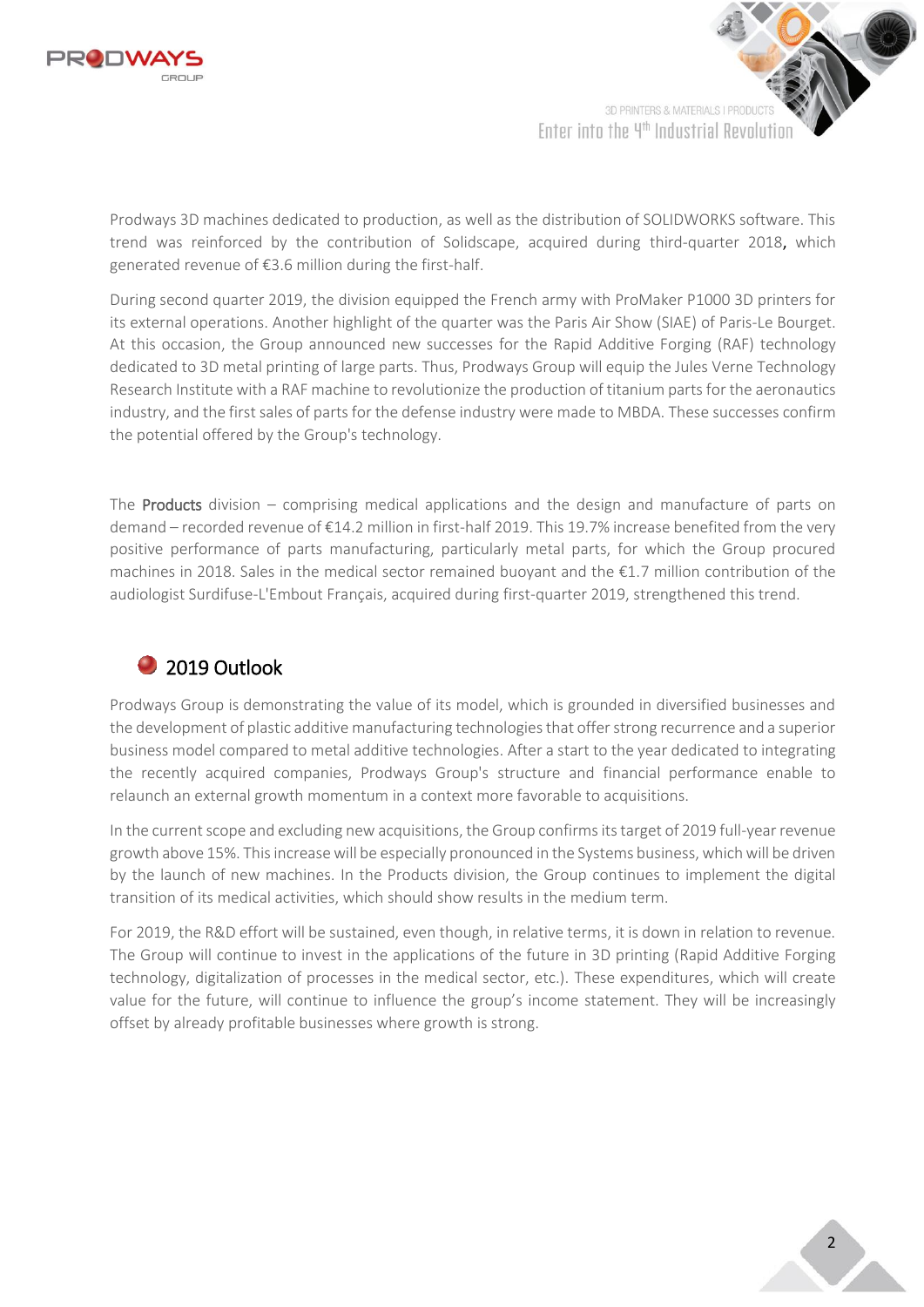



# **O** Next report

### 2019 half-year results released on Wednesday, September 18, 2019, before market opening.

Raphaël Gorgé, Executive Chairman, as well as Pierre-Olivier Gisserot, Group CFO, will comment on Prodways Group's results and answer questions from the financial community on the same day during a conference call in English starting at 9:00 a.m.

Conference call details will be available one week before the conference in the Investor Relations section of Prodways Group's website:

[https://www.prodways-group.com/en/investors/financial-information.html](https://www.prodways-group.com/investisseurs/informationfinanciere.html)

A presentation and replay of the conference call will be available on Prodways Group's website [at](https://www.prodways-group.com/)  [www.prodways-group.com.](https://www.prodways-group.com/)